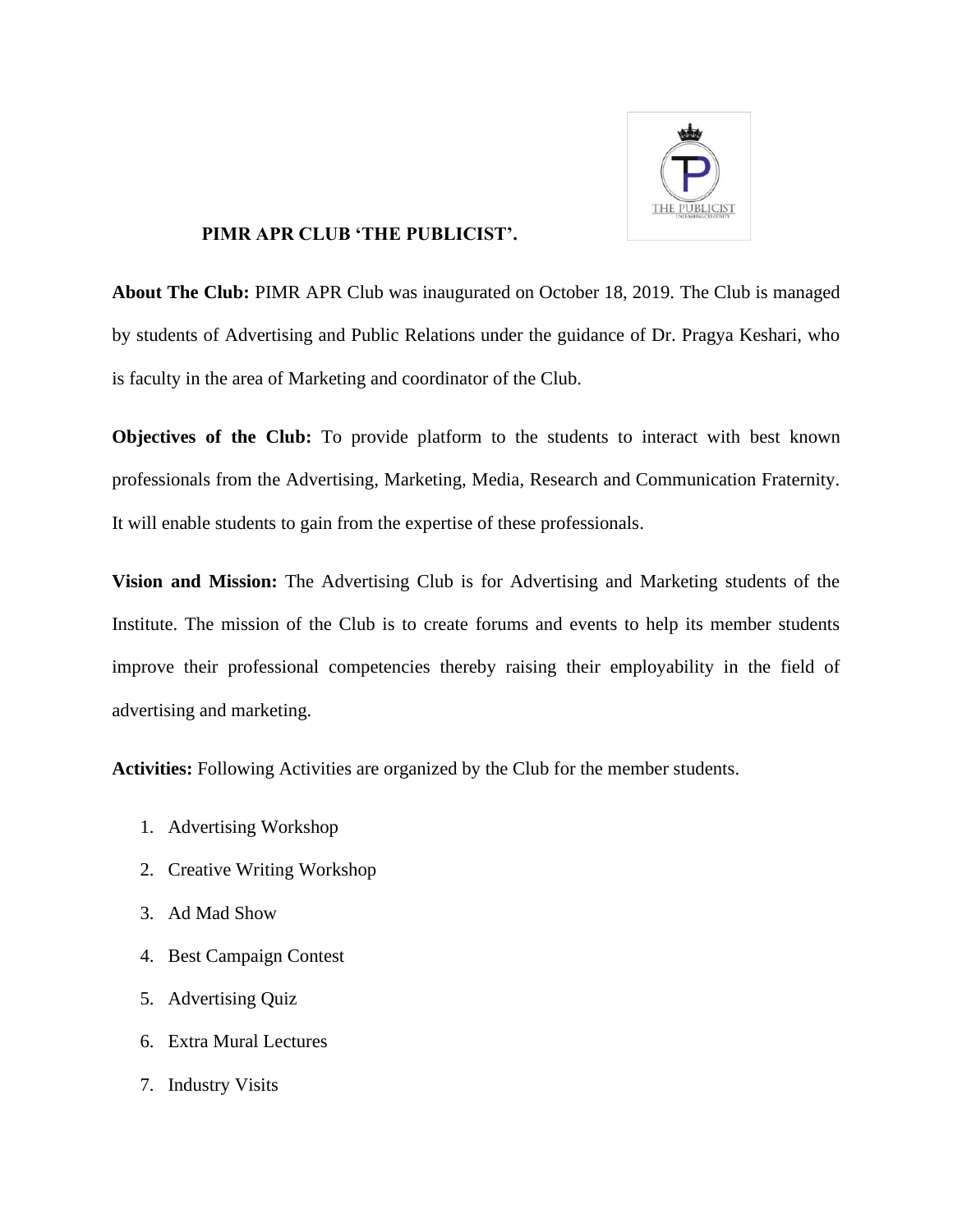## 8. Certificate Programs



**Glimpses of Some Activities of PIMR APR Club 'The Publicist'**

Mr. Jay Morzaria addressing the students during a Webinar organized by the Club on December 19, 2020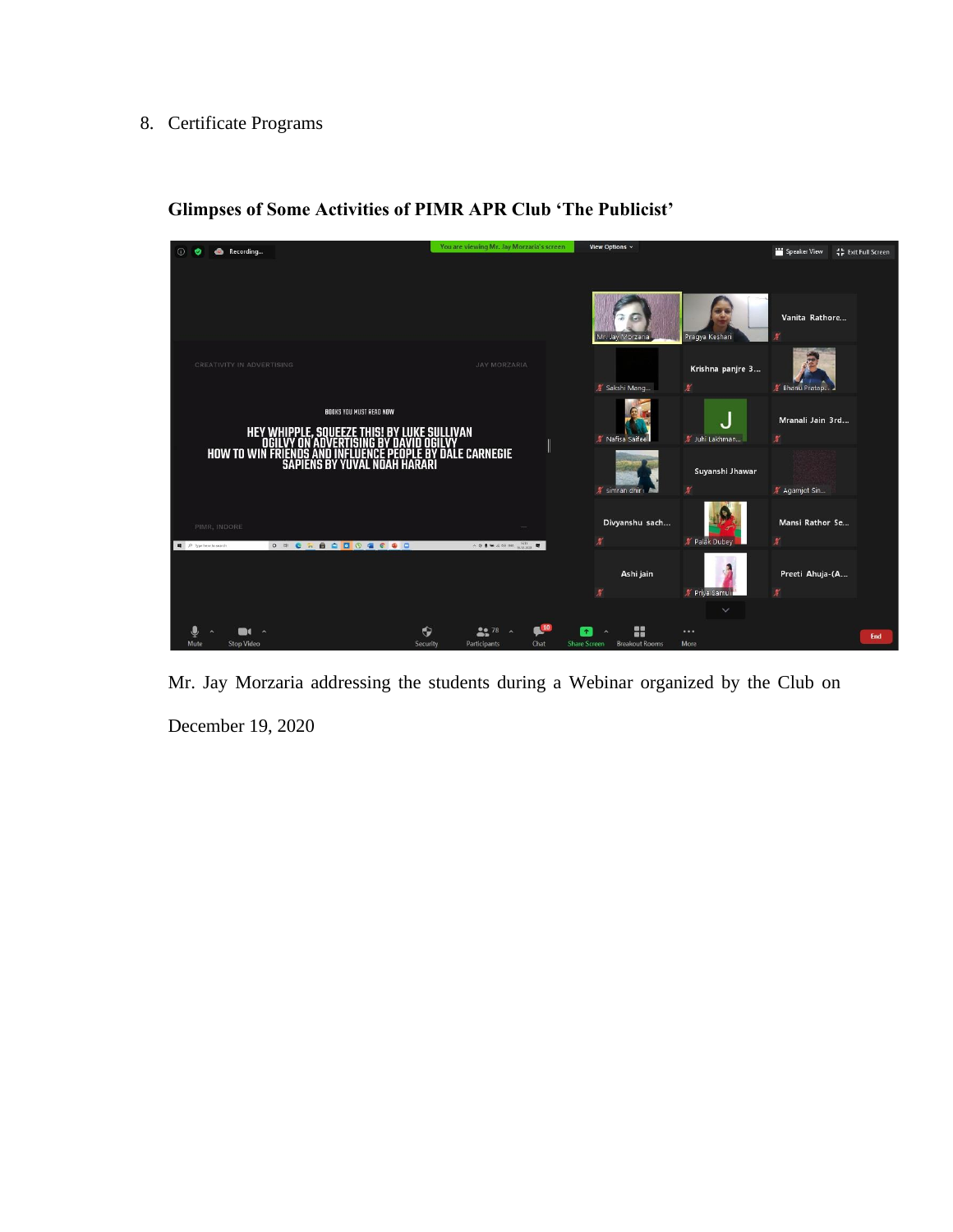

Ms. Priyanka Sharma Kaintura, Head – Corporate Communications, monster.com, and Author of My Jiffies, Narration of Moments-Unadulterated and Unpackage during National Advertising Workshop (virtual mode) organized on April 26, 2020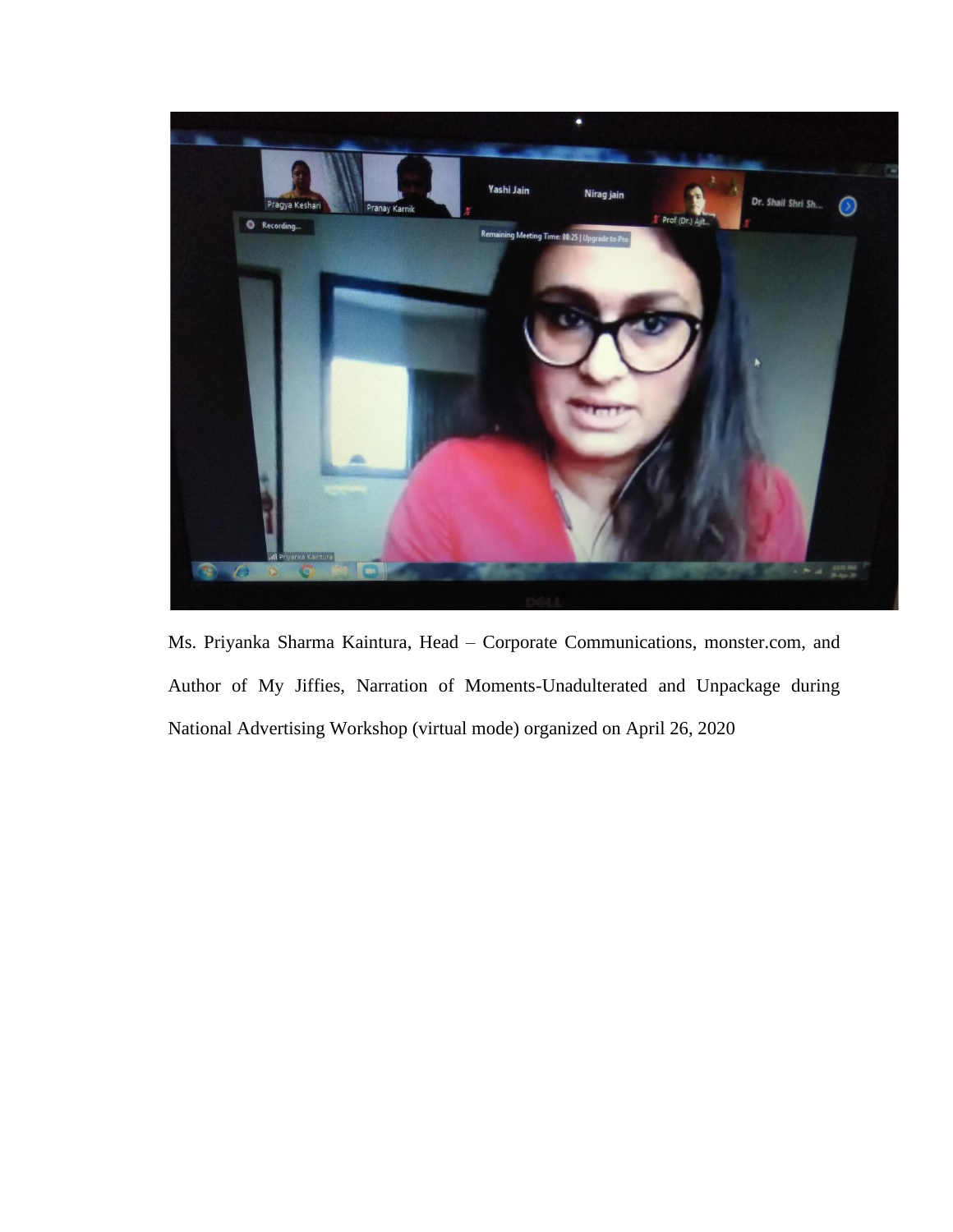

Advertising and Brand Quiz organized by the Club on January 25, 2020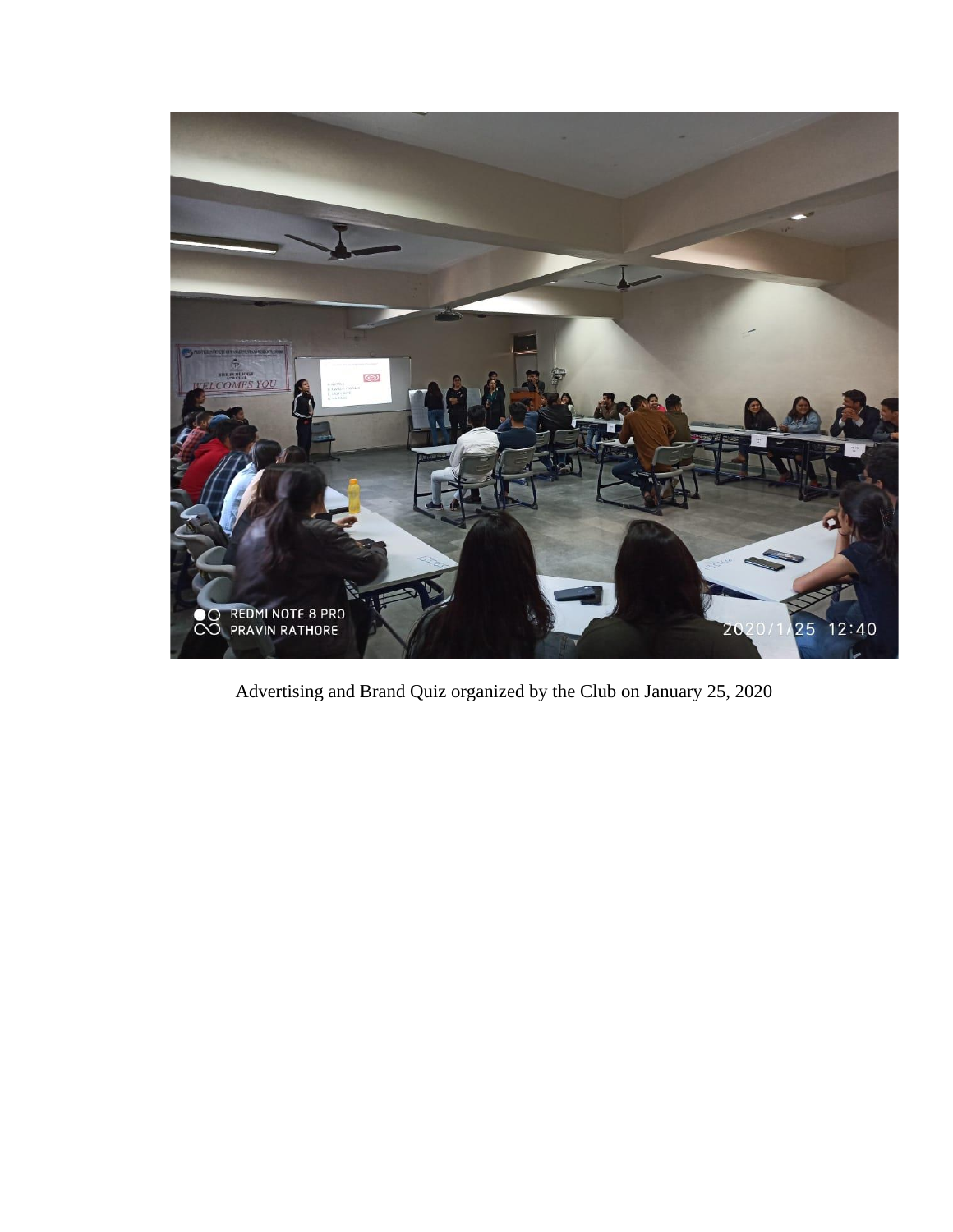

Mr. Laequddin Qureshi, Ex Assistant Manager, Branding and Communication, MY FM, Indore addressing the students on October 18, 2019.